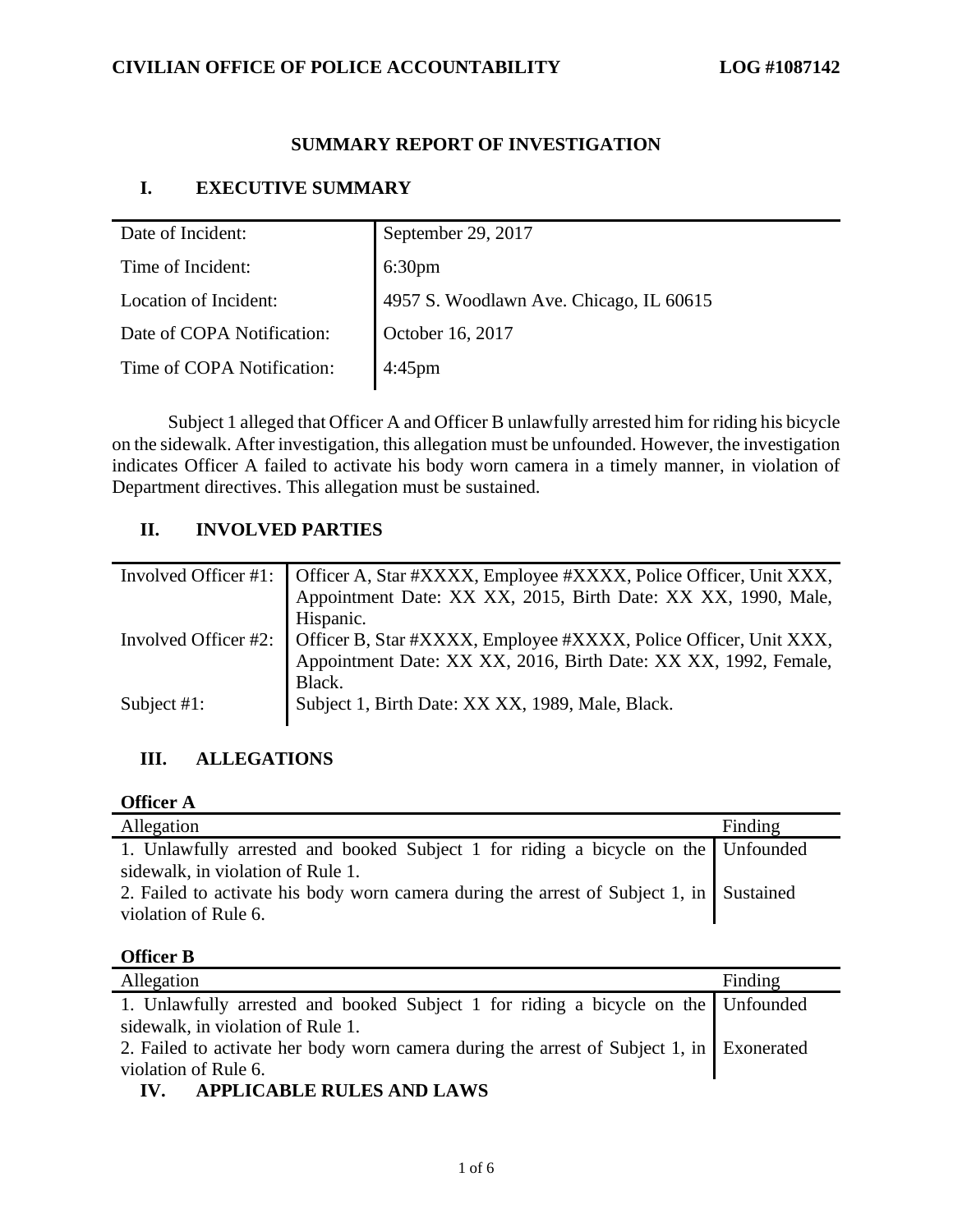#### **Rules**

1. Rule 1: Prohibits violation of any law or ordinance.

2. Rule 6: Prohibits disobedience of an order or directive, whether written or oral.

#### **Special Orders**

1. S03-14: Body Worn Cameras (effective June 9, 2017 to October 16, 2017).

**Federal Laws**

1. United States Constitution, Amendment IV: Prohibits unlawful searches and seizures.

## **V. INVESTIGATION**<sup>1</sup>

#### **a. Interviews**

In an October 18, 2017 interview with COPA,<sup>2</sup> Subject 1 stated he was riding his bicycle on the sidewalk when Officers A and B (the Officers) stopped him and asked his age and if he had identification. Subject 1 told the Officers he did not have any identification, did not know his social security number, and did not have a permanent address. Subject 1 provided his full first and last name as well as his date of birth, which the Officers ran through dispatch. When dispatch could not find any information, the Officers arrested Subject 1 and transported him to the 2nd District Station (District) where they processed him and placed him in lockup.

In a December 28, 2017 interview with COPA,<sup>3</sup> **Officer A** stated that on the date of the incident he and Officer B were on patrol working Beat XXX when they observed Subject 1 riding his bicycle on the sidewalk for approximately one block. The Officers activated the overhead lights and stopped Subject 1, advising him of the reason for the stop. Officer B decided to issue Subject 1 an Administrative Notice of Violation (ANOV), however Subject 1 only provided the Officers with the first name "Subject 1," and did not have any identification. When Subject 1 refused to cooperate further, the Officers took him into custody. Subject 1 also refused to sign the ANOV. Officer A believed he activated his body worn camera (BWC) at the initiation of the stop, but later realized he had not, and then activated the device as Subject 1 was being handcuffed.

In a December 28, 2017 interview with COPA,<sup>4</sup> Officer B stated she and Officer A stopped Subject 1 when she observed him riding his bicycle on the sidewalk for approximately one minute. When the Officers explained that it was unlawful to do so, Subject 1 became argumentative. Subject 1 did not have identification, gave a shortened version of his first name, and said he did not have a middle name. Officer B asked dispatch to run the information provided by Subject 1, which did not return any results. The Officers took Subject 1 into custody, and a subsequent search produced Subject 1's business card, listing his full name with middle initial; this information allowed dispatch to locate Subject 1's information. When Subject 1 refused to sign the ANOV that

 $1$  COPA conducted a thorough and complete investigation. The following is a summary of the material evidence gathered and relied upon in our analysis.

 $2^2$  Att. 7.

<sup>3</sup> Att. 24.

<sup>4</sup> Att. 25.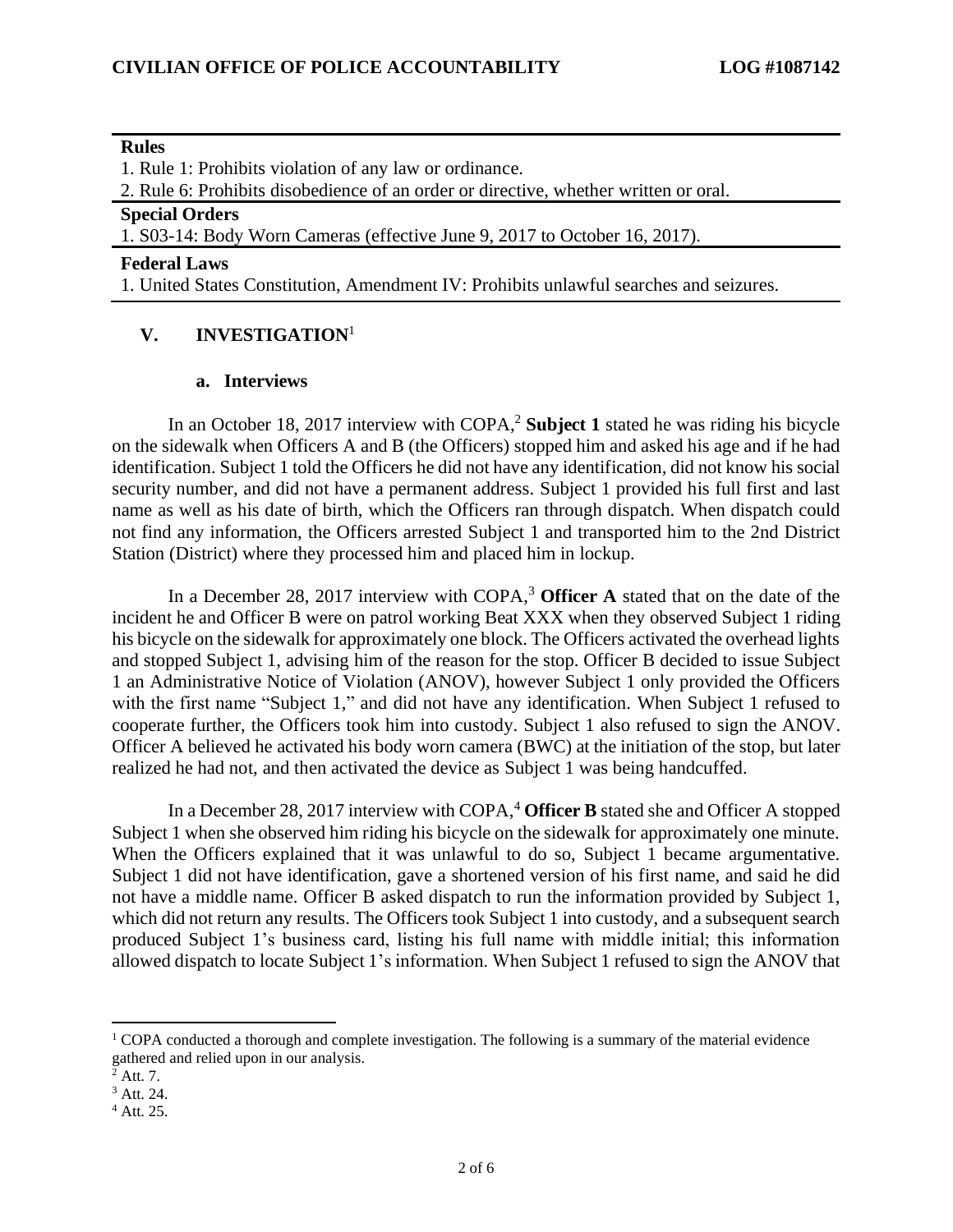Officer B prepared, the Officers transported him to the District for further processing. Officer B stated she was not assigned a BWC that day and did not receive one until October 2017.

#### **b. Digital Evidence**

**Body Worn Camera (BWC) video**<sup>5</sup> from Officer A begins at 6:34pm, and records Subject 1's arrest. Officer A handcuffs Subject 1 and searches his property, locating a business card with the name Subject 1. Officer A asks dispatch to run Subject 1's name with the middle initial, and asks Subject 1 why he did not tell them he had a middle name. Subject 1 is placed into a police vehicle and the recording ends at 6:39pm. The video shows Officer B is not wearing a BWC during the incident.

#### **c. Documentary Evidence**

An **Arrest Report**, 6 documents Subject 1's arrest by Officers A and B, assigned to Beat XXX, on September 29, 2017 at 6:46pm on the sidewalk outside 4957 S. Woodlawn Ave., after Officers observed Subject 1 riding his bicycle on the sidewalk. The report states that Subject 1 failed to produce any identification and gave a "shortened version of his first and last name initially." The report states Subject 1 refused to provide any other information for Officers to issue an ANOV, so they placed him into custody and transported him to the District for processing.

An **Office of Emergency Management and Communications (OEMC) Event Query**  Report,<sup>7</sup> a Log Scan,<sup>8</sup> and OEMC radio transmissions<sup>9</sup> indicate Beat XXX conducted a street stop at 4957 S. Woodlawn Ave at 6:25pm, and requested that dispatch run a search for the names "Subject 1" at 6:27pm; "Subject 1," at 6:33pm; and "Subject 1" at 6:36pm. Each search was made with the accompanying birth date of XX XX, 1989.

## **VI. ANALYSIS**

COPA recommends findings of **UNFOUNDED** for Allegation 1 against Officer A and Officer B, that they unlawfully arrested and booked Subject 1 for riding a bicycle on the sidewalk. It is settled law that "[i]f an officer has probable cause to believe that an individual has committed even a very minor criminal offense in his presence, he may, without violating the Fourth Amendment, arrest the offender."<sup>10</sup> The Municipal Code of Chicago prohibits riding a bicycle on the sidewalk and subjects violators to a fine of up to  $$200<sup>11</sup>$  Further, the Code provides that members of the police department may arrest persons who are found violating any municipal ordinance.<sup>12</sup> Here, there is no dispute that Subject 1 rode his bicycle on the sidewalk; Subject 1 admits committing the offense in his interview. Because the law permits a custodial arrest based

<sup>8</sup> Att. 18.

<sup>5</sup> Att. 16.

 $6$  Att. 4.

<sup>7</sup> Att. 12.

 $9$  Att. 21.

<sup>10</sup> *Atwater v. City of Lago Vista*, 532 U.S. 318, 354 (2001).

<sup>11</sup> § 9-52-010 *et seq.*

 $12 \& 2 - 84 - 230(1)$ .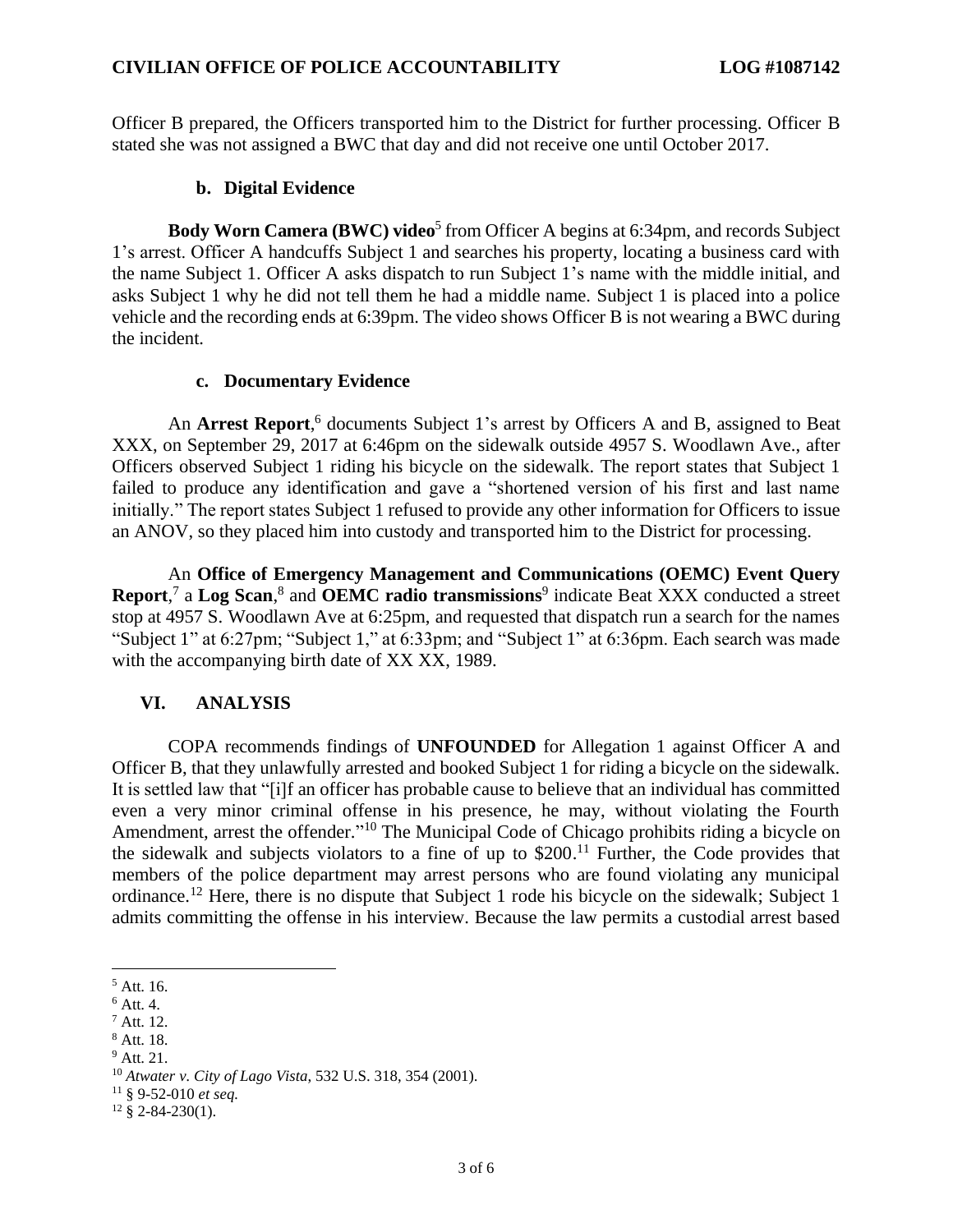#### **CIVILIAN OFFICE OF POLICE ACCOUNTABILITY LOG #1087142**

on a municipal ordinance violation, the Officers did not contravene the Fourth Amendment. This allegation must therefore be **UNFOUNDED**.

COPA recommends a finding of **SUSTAINED** for Allegation 2 against Officer A, that he failed to activate his body worn camera during the arrest of Subject 1. Special Order S03-14<sup>13</sup> mandates officers to activate their BWCs "at the beginning of an incident and [to] record the entire incident for all law-enforcement-related activities." Here, Officer A conceded he failed to activate his BWC when he first stopped Subject 1. Additionally, the evidence shows that the Officers stopped Subject 1 around 6:25pm, however Officer A's BWC recording begins at 6:34pm. The allegation must therefore be **SUSTAINED**.

COPA recommends a finding of **EXONERATED** for Allegation 2 against Officer B, that she failed to activate her body worn camera during the arrest of Subject 1. Officer B stated she was not assigned a BWC that day, which is corroborated by the BWC video from Officer A. The allegation must therefore be **EXONERATED**.

#### **VII. CONCLUSION**

Based on the analysis set forth above, COPA makes the following findings:

| Officer |  |
|---------|--|
|---------|--|

| Allegation                                                                                                             | Finding |
|------------------------------------------------------------------------------------------------------------------------|---------|
| 1. Unlawfully arrested and booked Subject 1 for riding a bicycle on the Unfounded<br>sidewalk, in violation of Rule 1. |         |
| 2. Failed to activate his body worn camera during the arrest of Subject 1, in Sustained<br>violation of Rule 6.        |         |

#### **Officer B**

| Allegation                                                                                                             | Finding |
|------------------------------------------------------------------------------------------------------------------------|---------|
| 1. Unlawfully arrested and booked Subject 1 for riding a bicycle on the Unfounded<br>sidewalk, in violation of Rule 1. |         |
| 2. Failed to activate her body worn camera during the arrest of Subject 1, in Exonerated                               |         |
| violation of Rule 6.                                                                                                   |         |

Approved:

| XXXXXXX                                                | Date |
|--------------------------------------------------------|------|
| Acting Deputy Chief Administrator - Chief Investigator |      |

<sup>&</sup>lt;sup>13</sup> Body Worn Cameras (effective June 9, 2017 to October 16, 2017).